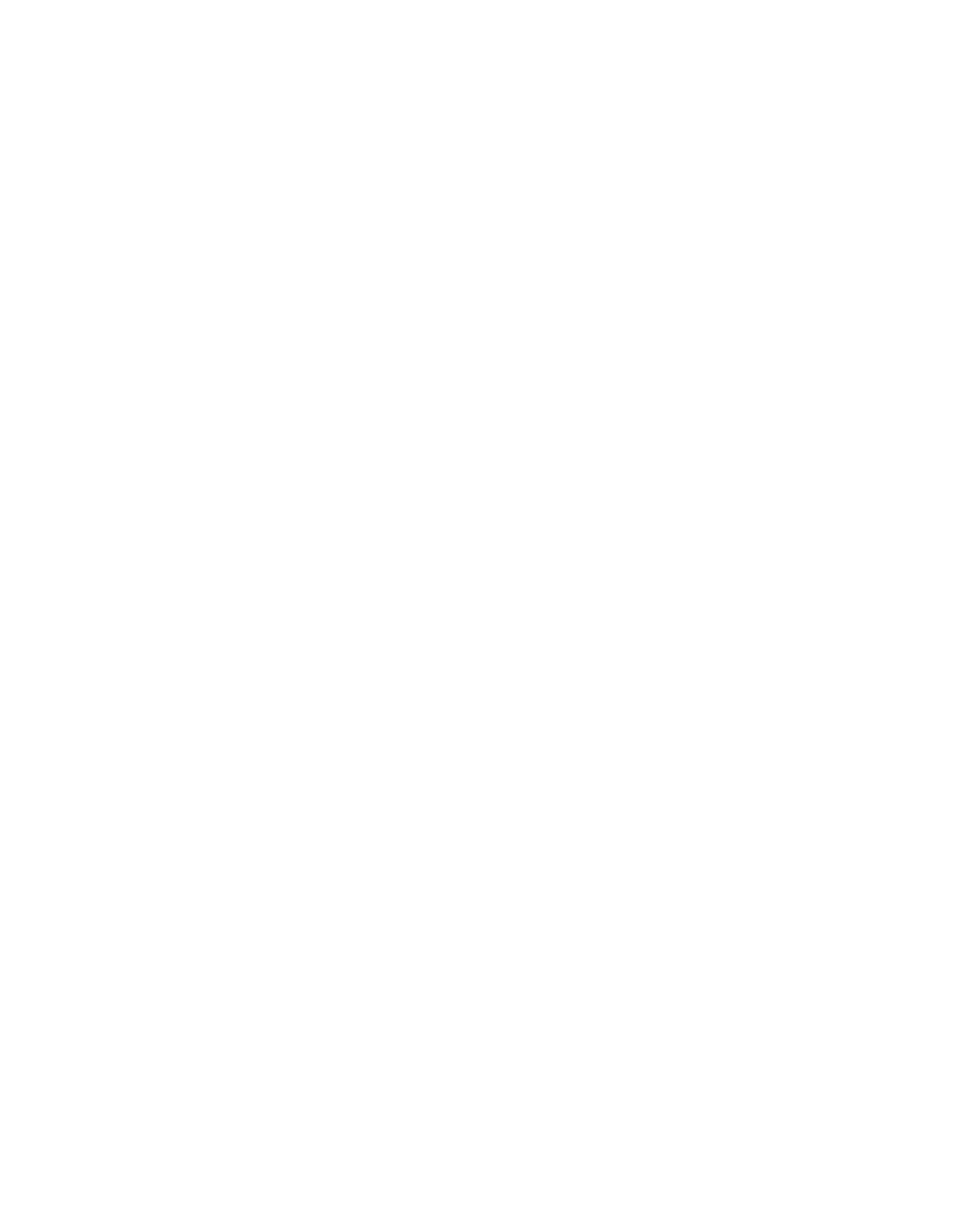## **CONTENTS**

| <b>I. TRAINING REQUIREMENTS</b>                                         | $\overline{2}$ |
|-------------------------------------------------------------------------|----------------|
| <b>II. ABET ADJUNCT TRAINING DIRECTOR</b>                               | $\overline{2}$ |
| III. ABET TRAINING MANAGER                                              | 3              |
| IV. ABET TRAINING COORDINATOR                                           | 3              |
| V. COMMISSION TRAINING COMMITTEE                                        | 3              |
| <b>VI. SOCIETY TRAINING</b>                                             | 3              |
| <b>VII. SOCIETY LIAISONS</b>                                            | 4              |
| <b>VIII. ACCREDITATION COUNCIL TRAINING COMMITTEE</b>                   | 4              |
| IX. GUIDING DESIGN PRINCIPLES OF PROGRAM EVALUATOR CANDIDATE TRAINING 5 |                |
| X. ATTENDING PROGRAM EVALUATOR CANDIDATE TRAINING                       | 6              |
| XI. PROGRAM EVALUATOR CANDIDATE TRAINING EVALUATION                     | 8              |
| XII. OBSERVERS TO PROGRAM EVALUATOR CANDIDATE TRAINING                  | 8              |
| XIII. PROGRAM EVALUATOR CANDIDATE TRAINING MENTORS                      | 9              |
| XIV. PROGRAM EVALUATOR CANDIDATE TRAINING FACILITATORS                  | 10             |
| XV. PROGRAM EVALUATOR CANDIDATE TRAINING LOGISTICS                      | 15             |
| XVI. TRAINING FOR EXPERIENCED PROGRAM EVALUATORS                        | 16             |
| <b>XVII. TEAM CHAIR TRAINING</b>                                        | 17             |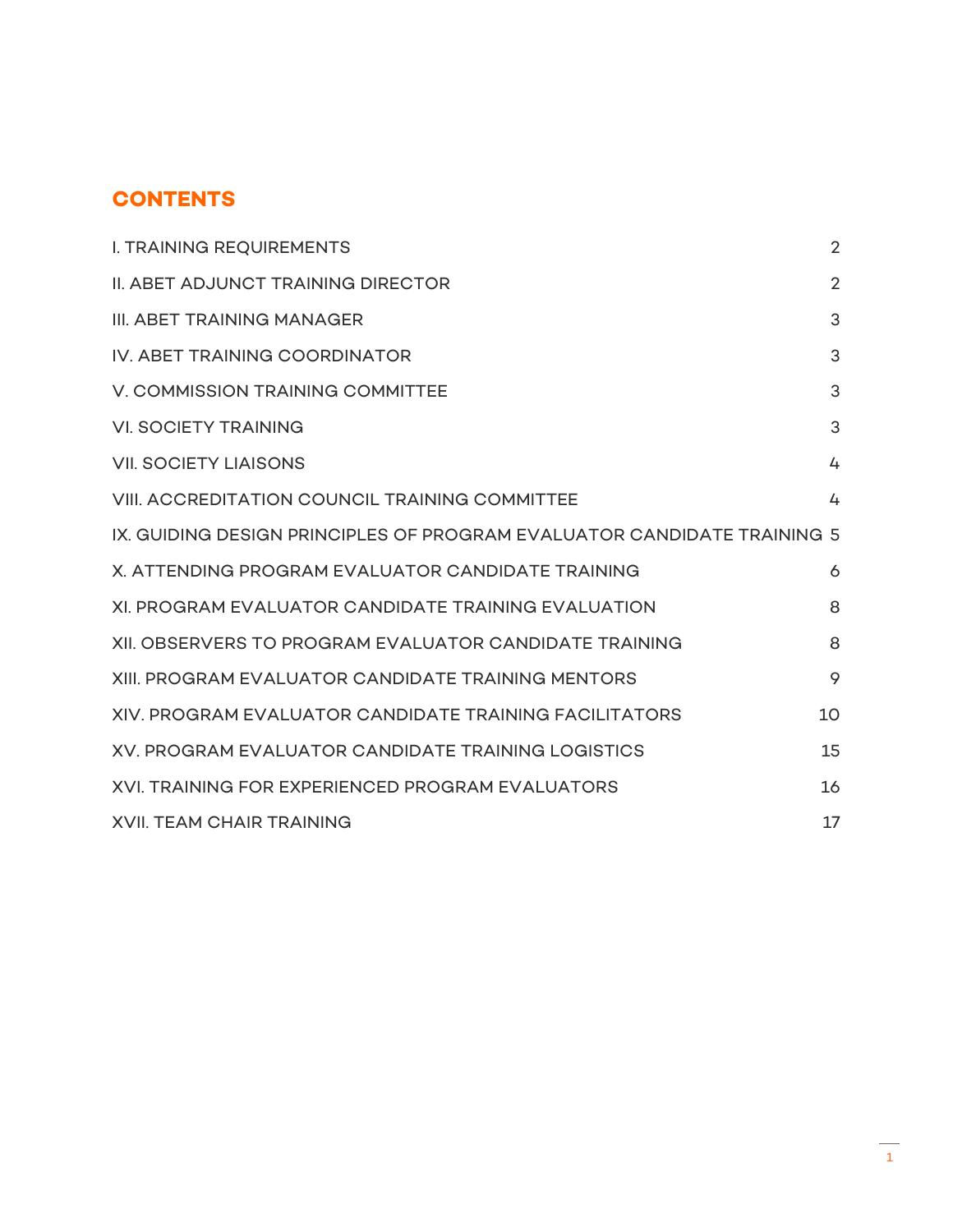#### <span id="page-3-0"></span>**I. TRAINING REQUIREMENTS**

A. According to the ABET Board of Delegates Rules of Procedure, section 10, ABET Experts are individuals serving in a volunteer capacity as Program Evaluators, Team Chairs or Commissioners, who are professionally accomplished within their disciplines and, through training and evaluation of performance, demonstrate continued competence in evaluating programs against the ABET criteria.

ABET Board of Delegates Rules of Procedure, section 10.A.1.a.-b.:

- 1. Training is required for all ABET Experts. This training will ensure that all decision makers are knowledgeable about ABET policies, procedures, and Accreditation Criteria.
	- a. ABET, through the Accreditation Council, will provide training for all Program Evaluators with respect to the general criteria, policies, and procedures. ABET, through the Accreditation Council, will provide guidance on the training process to Lead Societies who provide training for Program Evaluators with respect to program criteria.
	- b. ABET, through the Accreditation Council, will provide guidance to Commission Executive Committees with respect to the training process for commission members.

#### <span id="page-3-1"></span>**II. ABET ADJUNCT TRAINING DIRECTOR**

- A. The Adjunct Training Director reports to the Chief Accreditation Officer.
- B. In conjunction with the Accreditation Council Training Committee, the Adjunct Training Director oversees all strategic activities related to Program Evaluator, Commissioner, and Team Chair training. This includes overseeing the review and preparation of training and training support materials, development of training schedules, and participation in Program Evaluator and Facilitator training sessions as needed. The Adjunct Training Director will coordinate these activities with the ABET Training Manager to ensure that needed support structures are in place at ABET Headquarters.
- C. The Adjunct Training Director works with the Training Manager to coordinate and communicate program-specific training and strategic requirements with the operational activities related to training.
- D. The Adjunct Training Director serves as the staff liaison to the Accreditation Council Training Committee to identify and improve training materials and processes.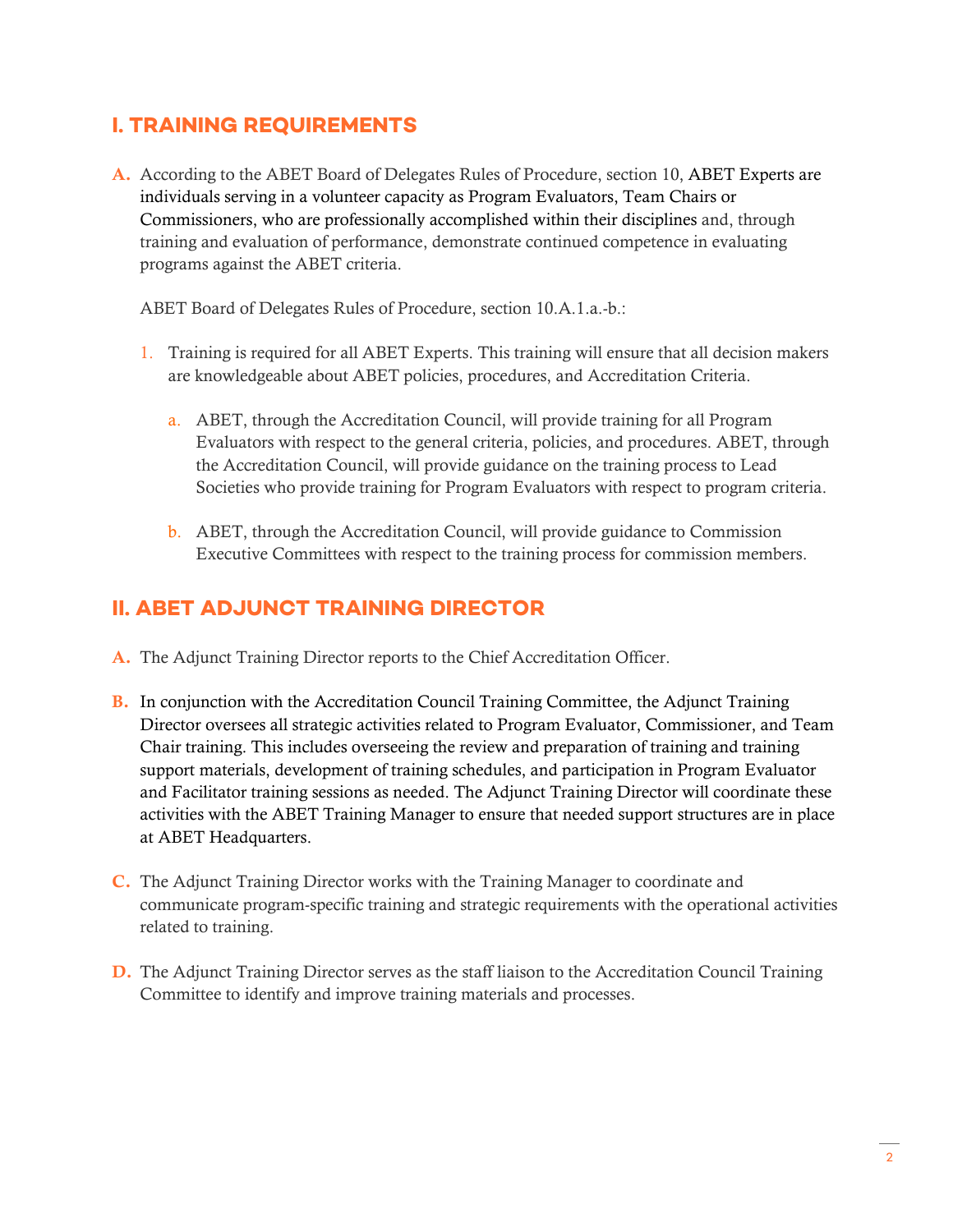#### <span id="page-4-0"></span>**III. ABET TRAINING MANAGER**

- A. The Training Manager reports to the Senior Director, Accreditation Operations and coordinates training activities with the Adjunct Training Director.
- B. The Training Manager oversees all operational activities related to volunteer training. This includes final preparation of training support materials and communications with training participants and society liaisons. The Training Manager is responsible for all operational support aspects of Program Evaluator Candidate, Facilitator Training, and Training Mentor training sessions. This includes interfacing with ABET Headquarters staff in the development and maintenance of training management websites, as well as preparation and delivery of all training materials. The Training Manager will participate in the Accreditation Council Training Committee meetings to support their activities.

#### <span id="page-4-1"></span>**IV. ABET TRAINING COORDINATOR**

- A. The Training Coordinator reports to and provides administrative support to the Training Manager. This includes support to the Training Manager in the preparation and implementation of ABET's volunteer trainings.
- B. The Training Coordinator provides support to new and current volunteers, society liaisons, ABET staff, and the Accreditation Council Training Committee. Additionally, the Training Coordinator provides on-site support during Program Evaluator Candidate Training. The Training Coordinator responds to inquiries and provides customer service specific to ABET's training function.

#### <span id="page-4-2"></span>**V. COMMISSION TRAINING COMMITTEE**

ABET Board of Delegates Rules of Procedure, section 8.H.3.a.-b.:

- A. Each commission shall have a Training Committee.
- B. The Training Committee, coordinating with the Accreditation Council Training Committee, shall be responsible for the preparation of Program Evaluator and Team Chair training materials (exclusive of program-specific content) and carry out other activities as assigned by the Commission Chair.

#### <span id="page-4-3"></span>**VI. SOCIETY TRAINING**

A. The respective Lead Societies shall be responsible for training Program Evaluators on programspecific content only (Program Criteria, prepared in consultation with any Cooperating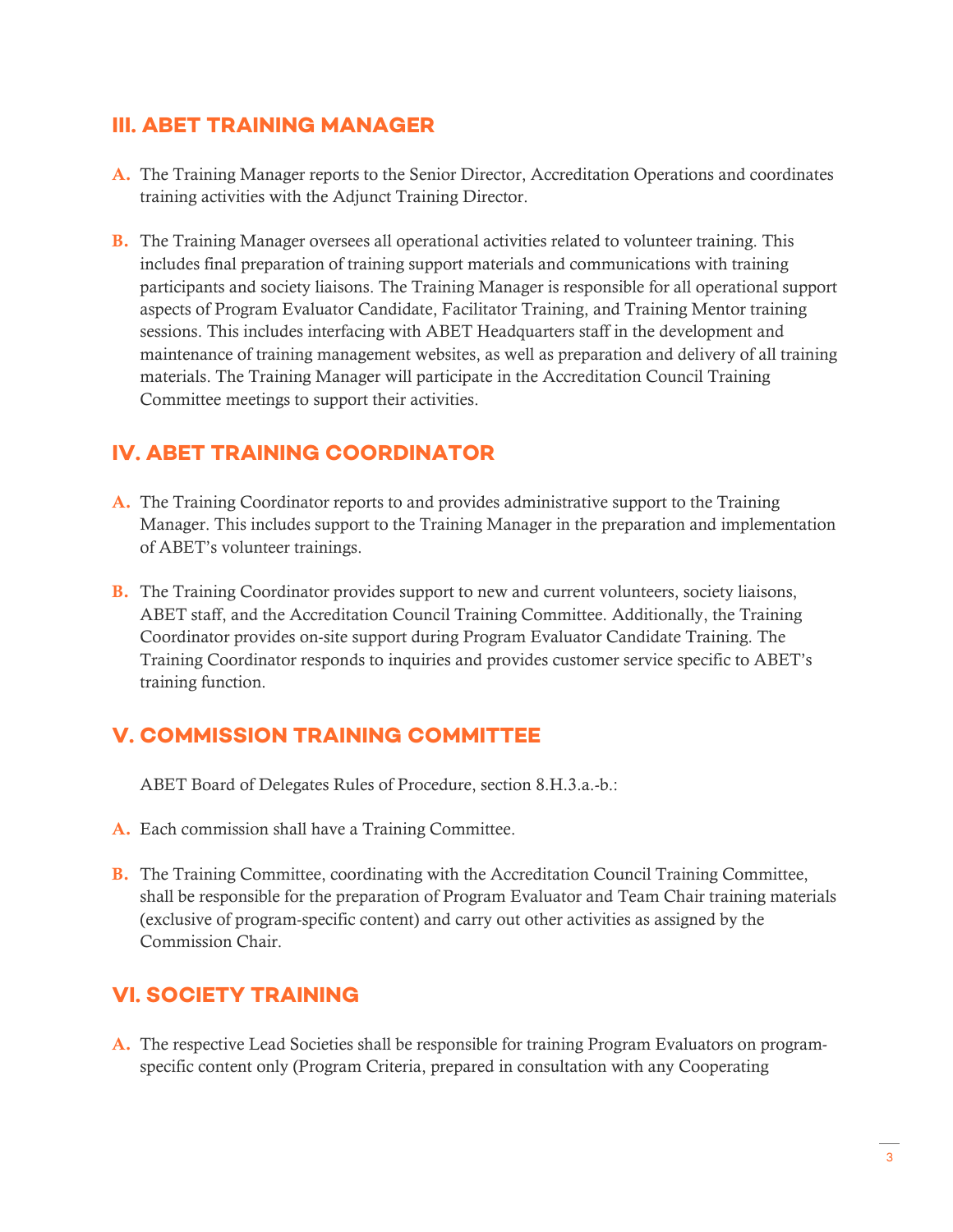Societies) (ABET Board of Delegates Rules of Procedure, section 8.H.3.e.).

B. The Adjunct Training Director and the Training Manager will work with the member societies to ensure that the program criteria training is consistent with Program Evaluator Training, General Criteria, and accreditation policies and procedures.

## <span id="page-5-0"></span>**VII. SOCIETY LIAISONS**

A. Member society liaisons are responsible for coordinating society components of the Program Evaluator Training process on behalf of the member society. This includes estimation of the number of Program Evaluator Candidates to be trained each year, selection of Program Evaluator Candidates to attend training, nomination of training mentors, assignment of training mentors to Program Evaluator Candidates, and program criteria training.

#### <span id="page-5-1"></span>**VIII. ACCREDITATION COUNCIL TRAINING COMMITTEE**

ABET Board of Delegates Rules of Procedure, section 7.E.1.a-c.:

- A. The Accreditation Council shall have a Training Committee that is responsible for the oversight of the training processes for Program Evaluators and Commission Members, as described in Section Ten of the Rules of Procedures.
- B. The Accreditation Council Training Committee shall consist of the Chair of each Commission's Training Committee and any co-Chair of each Commission's Training Committee, four at-large members, plus the Chair of the Accreditation Council Training Committee. The four at-large members shall be Commissioners, one from each of the commissions. The at-large representative term will usually be two years, however they may serve an additional two-year term, if needed, to ensure continuity in accomplishing Training Committee ongoing tasks. Additional members may be appointed to the Training Committee, if needed to accomplish Committee tasks.
- C. The Chairs and co-Chairs of the Commission Training Committees shall recommend to the Chair of the Accreditation Council the appointment of the Chair of the Accreditation Council Training Committee. The Chairs and co-Chairs of the Commission Training Committees shall appoint the other members of the Training Committee from their respective Commissions.

ABET Board of Delegates Rules of Procedure, section 10.A.2.a-d.:

- D. The Accreditation Council Training Committee has responsibility for the preparation of training materials and the development and presentation of training programs to include:
	- 1. Review of performance metrics and their results,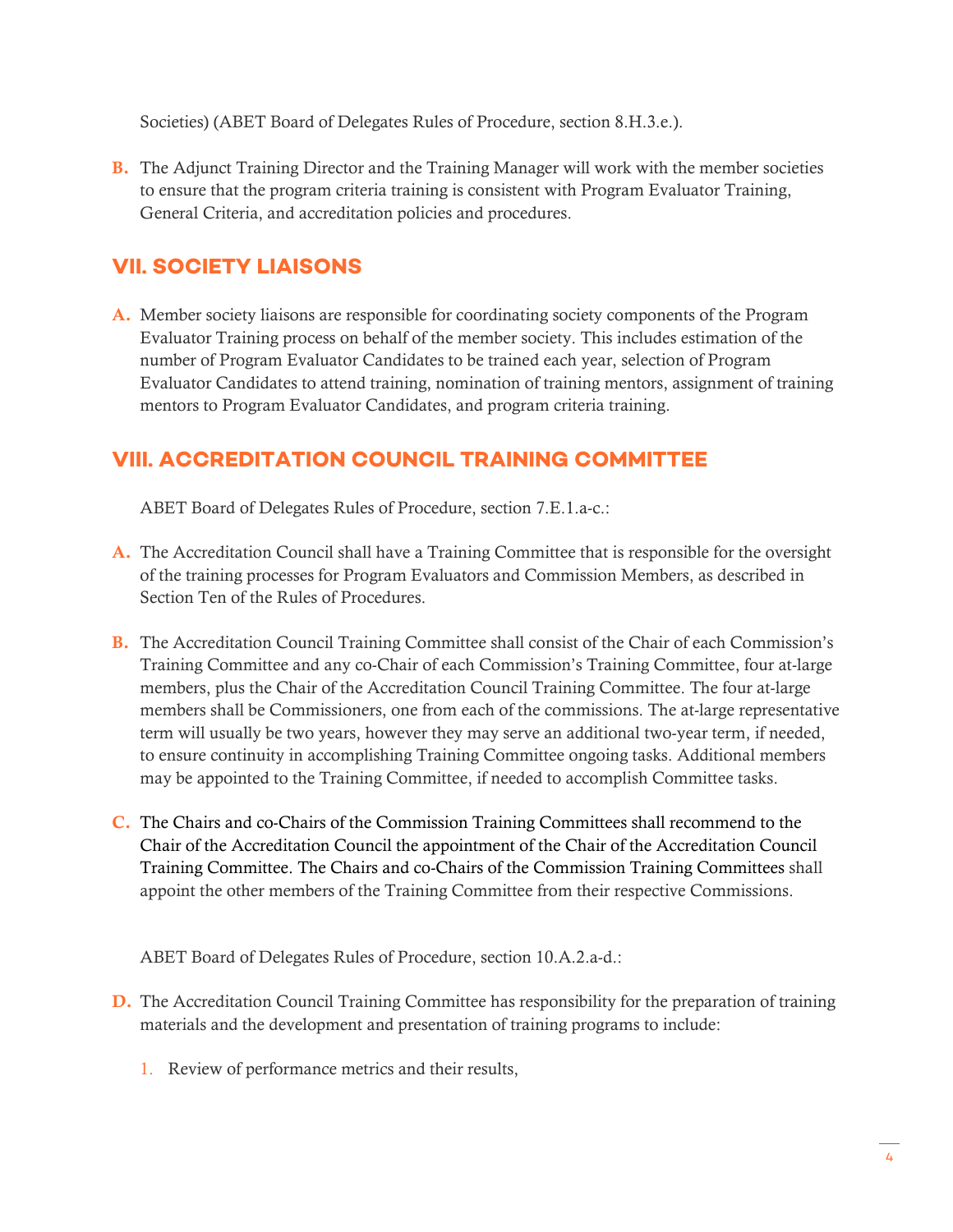- 2. Identification of needed improvements to training,
- 3. Ongoing identification of the content of training, including modifications in response to changes in criteria and policy, and
- 4. Selection of Lead and Support Facilitators.

ABET Board of Delegates Rules of Procedure, section 10.A.3.:

E. ABET Headquarters shall be responsible for those tasks not explicitly assigned to the Accreditation Council Training Committee or Commission Training Committees.

# <span id="page-6-0"></span>**IX. GUIDING DESIGN PRINCIPLES OF PROGRAM EVALUATOR CANDIDATE TRAINING**

- A. Program Evaluator Candidate Training is designed to accomplish key learning outcomes for Program Evaluator Candidates. These outcomes are measured throughout the training, and the results are used to improve both the training design and content from year to year.
- B. Program Evaluator Competency Model
	- 1. Purpose of the Program Evaluator Competency Model
		- a. The Program Evaluator Competency Model, located in [ABET Board of Delegates Rules](https://www.abet.org/about-abet/governance/bylaws-constitution-and-rules-of-procedure/)  [of Procedure, section 9.A., Table 2,](https://www.abet.org/about-abet/governance/bylaws-constitution-and-rules-of-procedure/) serves as a tool for the Accreditation Council Training Committee in its training process for Program Evaluators.
		- b. The Program Evaluator Competency Model, sets expectations for Program Evaluators' success as to what is required, how Program Evaluator Candidates will be evaluated during the training, and how Program Evaluators will be evaluated after the training.
- C. Program Evaluator Candidate Training provides Program Evaluator Candidates multiple opportunities to demonstrate Program Evaluator Competencies in the context of visit preparation and conduct of a site visit.
- D. Program Evaluator Candidate Training is designed to engage the different learning styles of participants.
- E. Program Evaluator Candidates learn by doing: The training design is based on a simulated accreditation visit.
- F. Program Evaluator Candidate Training starts with pre-work. Pre-work eliminates the need for significant content-based training at the face-to-face session and mirrors the type of pre-work that will need to be done prior to a site visit.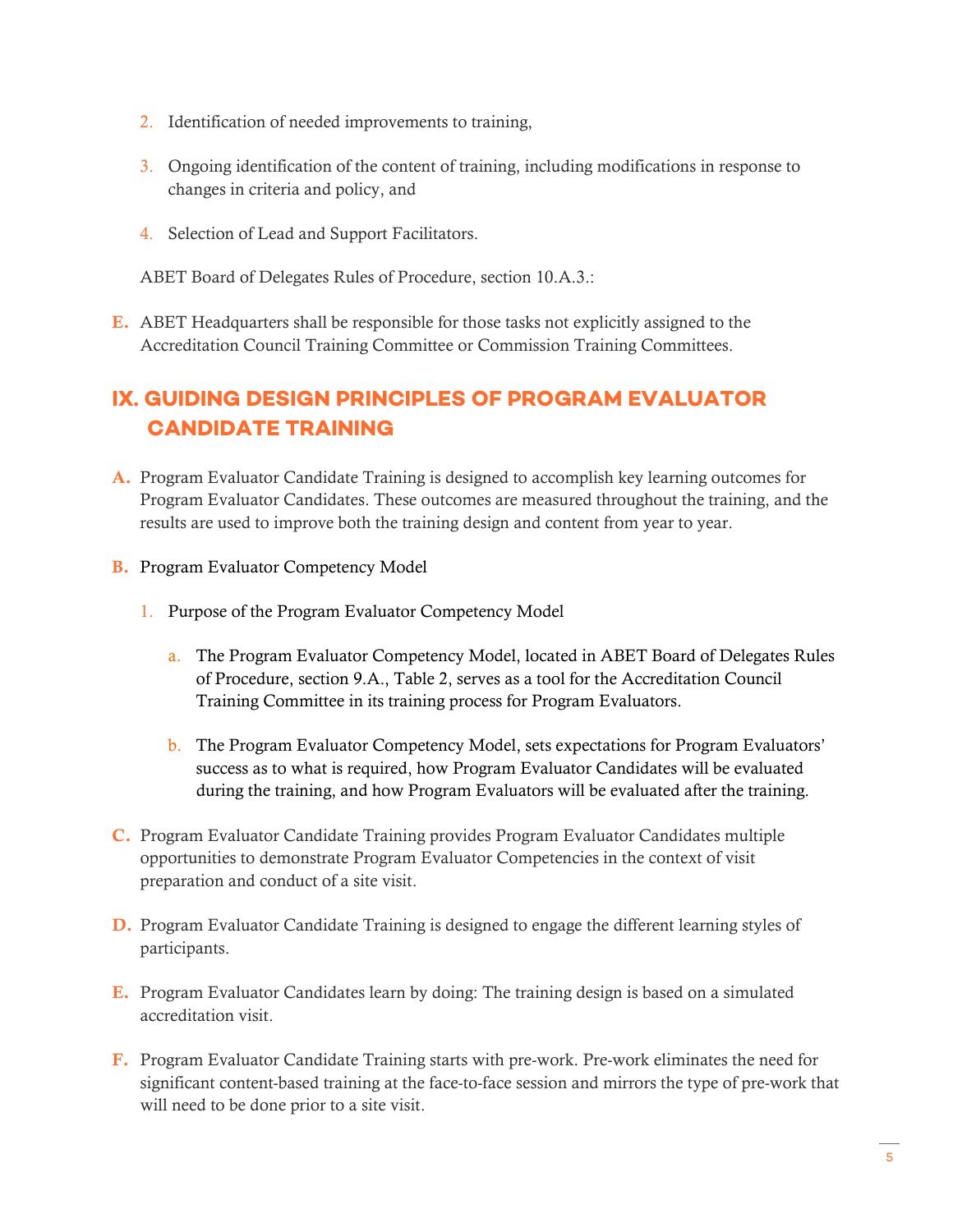- G. The Program Evaluator Candidate Training provides opportunities for collaborative learning: Program Evaluator Candidates learn from each other.
- H. The training is designed to prepare Program Evaluator Candidates to evaluate programs against the criteria, policies, and procedures that will be in effect for each commission during the next accreditation cycle.
- I. The training is harmonized across commissions where possible.
- J. Program Evaluator Candidate Face-to-Face Training is designed to be 1.5 days in length.
- K. Training facilitators are promoters of Program Evaluator Candidate learning.
- L. Both Program Evaluator Candidate and Facilitator Training are organized and coordinated centrally to ensure continuity of process, accuracy of materials, and consistency among commissions and member societies.

## <span id="page-7-0"></span>**X. ATTENDING PROGRAM EVALUATOR CANDIDATE TRAINING**

- A. The member societies play an important role in selecting Program Evaluator Candidates against the Program Evaluator Competency Model (ABET Board of Delegates Rules of Procedure, section 9, Table 2). Individuals desiring to serve as Program Evaluators representing a member society must complete an application through the ABET website. The relevant member society then has the responsibility to review the application and either reject or approve the candidate for training. Only candidates approved by member societies may participate in Program Evaluator Candidate Training.
- B. The Program Evaluator Candidate is required to complete the simulated visit pre-work and submit it three weeks prior to the training session in order to attend Program Evaluator Candidate Face-to-Face Training.
- C. ABET will support the cost of Program Evaluator Candidate hotel stay for two nights. The hotel room rate and tax will be billed directly to ABET. Program Evaluator Candidates who require overnight accommodations must stay at the hotel arranged by ABET. ABET will also provide breakfast, lunch, and two breaks on the first day of training, and breakfast and a morning break on the second. Provided the pre-work is submitted on time, ABET will reimburse Program Evaluator Candidates the cost of additional allowable travel-related expenses. Refer to the ABET Travel Policy and Procedures Manual for allowable reimbursed expenses.

The following expenses will be covered:

- 1. Airfare/car mileage (whichever is less),
- 2. Airport parking/shuttle/etc.,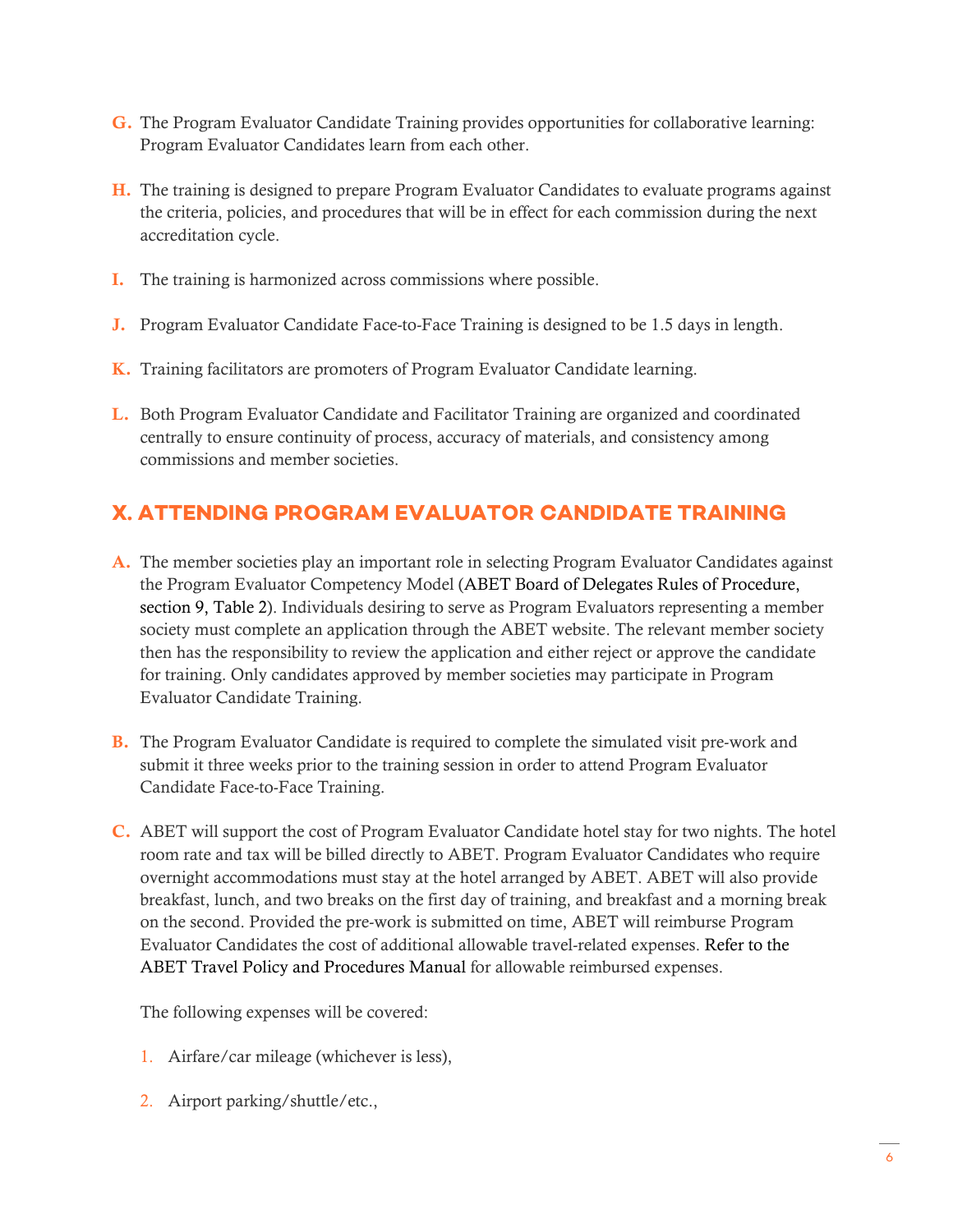- 3. Meals not provided by ABET during the training (up to the maximum allowable amount).
- D. Program Evaluator Candidates Approved by More than One Member Society
	- 1. If a Program Evaluator Candidate is approved by two or more member societies to serve the same commission, all member societies involved will be provided with the Program Evaluator Candidate evaluation information.
	- 2. ABET will treat the first member society to approve the Program Evaluator Candidate as the primary member society for training purposes and expect that this member society will identify the commission for which the Program Evaluator Candidate is to be trained.
	- 3. The primary member society will be responsible for mentoring and other activities relative to Program Evaluator Candidate training provided by member societies.
- E. Program Evaluator Candidates approved for more than one commission will be required to complete Program Evaluator Candidate Face-to-Face Training for one commission only. After completion of Program Evaluator Candidate Training, if the member society wishes to approve the Program Evaluator Candidate for another commission, the member society should assign a Training Mentor for that commission and require the Program Evaluator Candidate to analyze the simulated visit Self-Study (Upper State University, which is found in the pre-work) for that commission using the appropriate forms for the commission, and to review/discuss it with the Training Mentor prior to the individual being approved as a Program Evaluator for that commission.
- F. In addition to completing Program Evaluator Candidate Training, the Program Evaluator Candidate must complete program criteria training, conducted by each society as applicable in order to be approved to evaluate programs in specific discipline areas.
- G. In those cases where a member society approves an individual who previously served as a Program Evaluator, the training approach will depend on the specific situation. The member society and Training Manager will jointly determine the appropriate training approach for the individual. Approaches may include:
	- 1. Asking the re-approved Program Evaluator to complete the pre-work and to review/discuss the pre-work with a Training Mentor prior to being approved for visits.
	- 2. Sending the re-approved Program Evaluator to the Program Evaluator Candidate Training as an observer.
	- 3. Sending the re-approved Program Evaluator to the Program Evaluator Candidate Training as a Program Evaluator Candidate.
	- 4. Sending the re-approved Program Evaluator on an Observer Visit.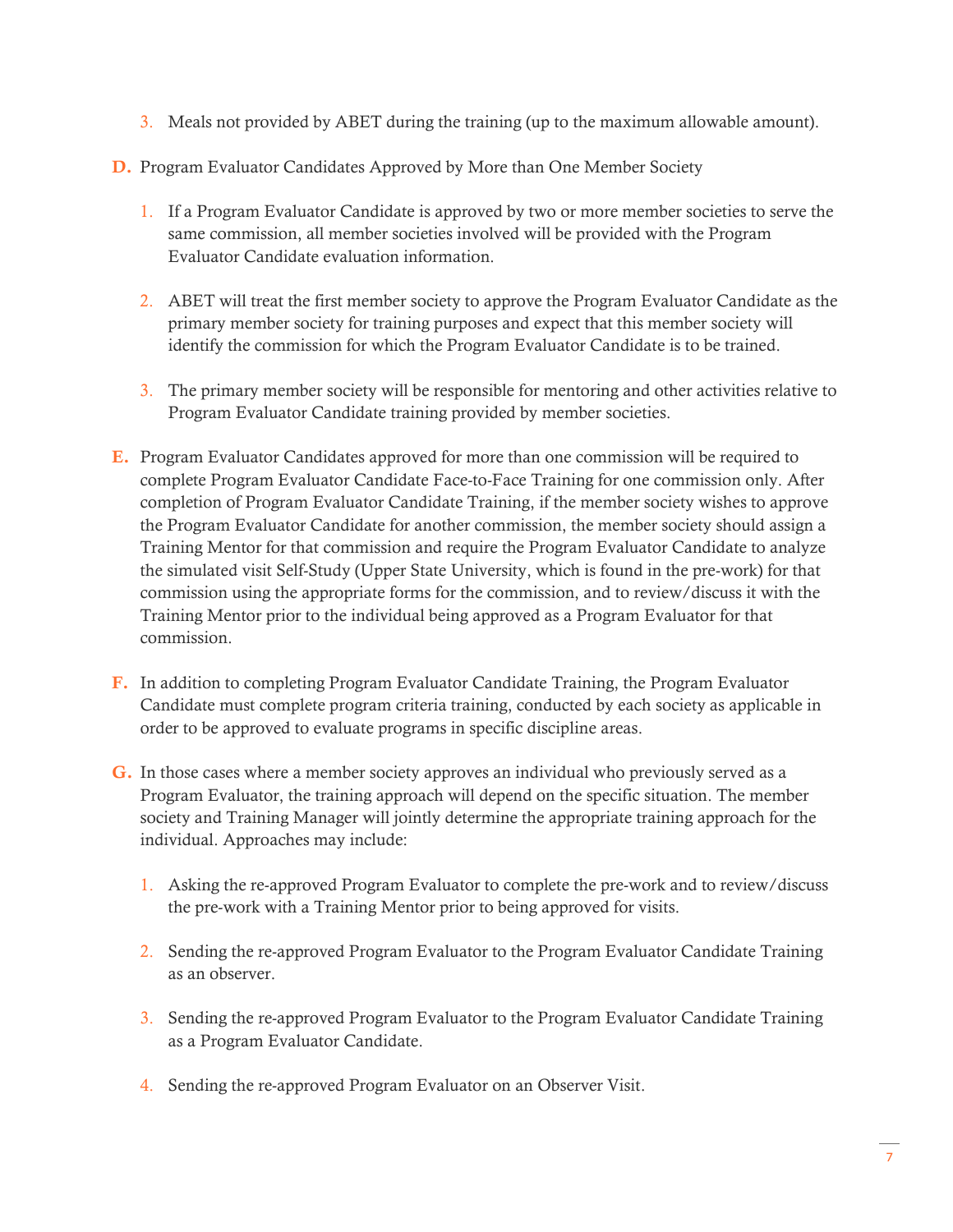- H. Program Evaluator Candidates who request to reschedule to a later Program Evaluator Candidate Training session prior to the pre-work due date will be allowed to reschedule, provided space is available in the requested session.
- I. Program Evaluator Candidates who do not meet the deadline for the submission of the pre-work may request to be rescheduled to a later Program Evaluator Candidate Training session date. The request will be considered by the Training Manager, provided the member society approves the request and space is available in the requested session.

#### <span id="page-9-0"></span>**XI. PROGRAM EVALUATOR CANDIDATE TRAINING EVALUATION**

- A. Each Program Evaluator Candidate is evaluated at the conclusion of the training by the Support Facilitator at the simulated visit table. The Support Facilitator evaluates the Program Evaluator Candidate against the Program Evaluator Competency Model. The Support Facilitator also evaluates the exit statement and Program Audit Form (PAF) completed by the Program Evaluator Candidate during training.
- B. The evaluations of the Program Evaluator Candidate are posted within 5-7 days of the training session. The Program Evaluator Candidate and the society liaison are notified when these are posted. Copies of the exit statement and PAF completed by the Program Evaluator Candidate during training can be requested by the society.

# <span id="page-9-1"></span>**XII. OBSERVERS TO PROGRAM EVALUATOR CANDIDATE TRAINING**

- A. Society representatives and experienced Program Evaluators may attend Program Evaluator Candidate Training as observers provided: 1) the relevant member society approves attendance; 2) seating is available; 3) the individual agrees to attend as a non-participating observer; and 4) the individual or member society agrees to pay all associated expenses not paid by ABET. Observers will be notified of the availability of space at the requested training session no later than three weeks prior to the session.
- B. Commissioners, board members, ABET staff, and representatives of international organizations may attend Program Evaluator Candidate Training as observers provided: 1) the appropriate ABET staff approves attendance; 2) seating is available; and 3) the individual agrees to attend as a non-participating observer. Observers will be notified of the availability of space at the requested training session no later than three weeks prior to the session. ABET will cover all reasonable travel expenses for Commission Executive Committee members to observe the training, other observers will be responsible for associated expenses unless otherwise agreed upon by ABET headquarters leadership.
- C. At the time observers are accepted into the training, ABET staff will communicate expectations for participation. Observers will be expected to: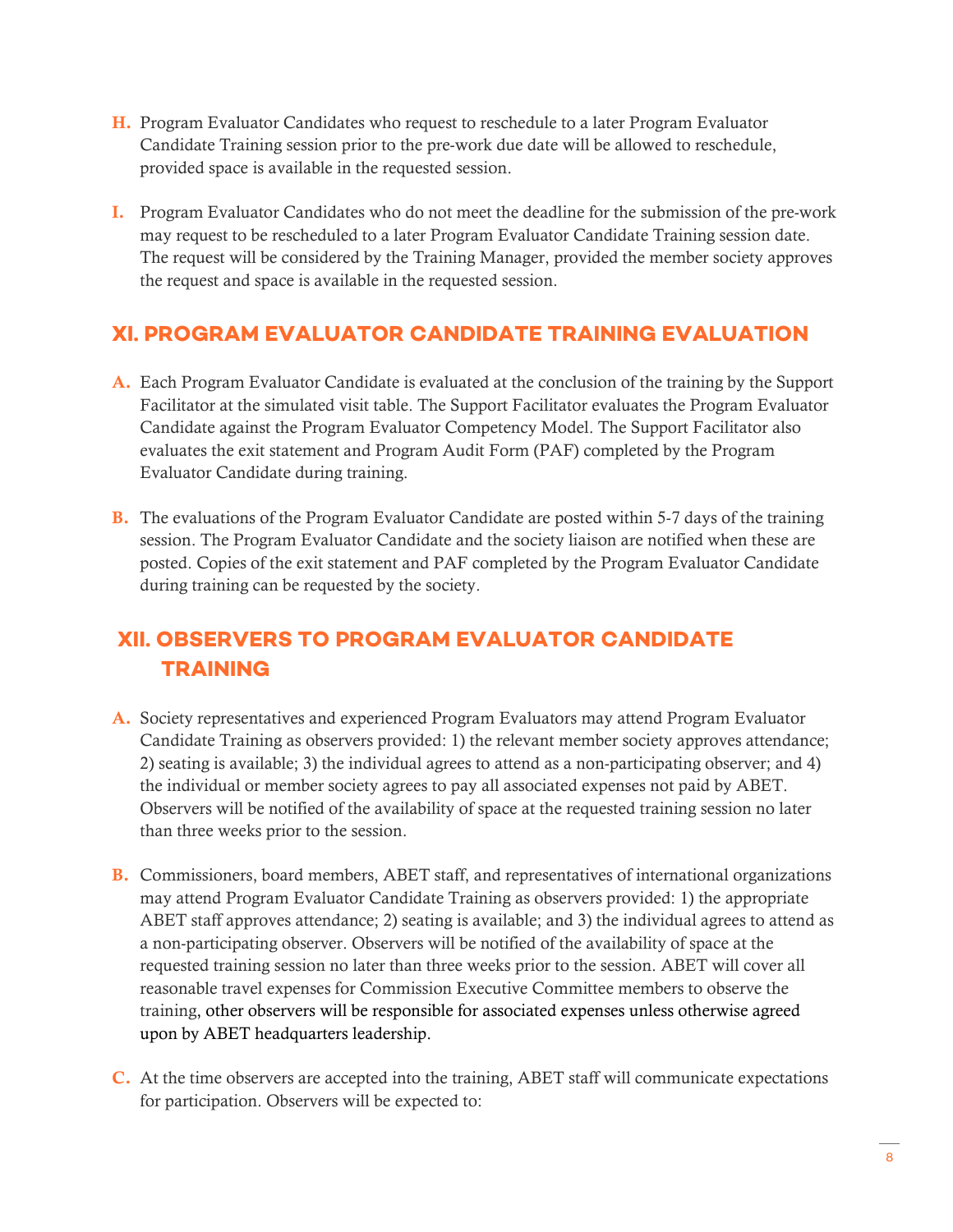- 1. Review and be familiar with the pre-work prior to attending the training.
- 2. Sit in the back of the training room at a table of fellow observers.
- 3. Participate in small group exercises among observer table members only.
- 4. Use listening skills during large group discussions/debriefs. Observers should avoid participation in these discussions and/or activities unless otherwise directed by the Lead Facilitator.

## <span id="page-10-0"></span>**XIII. PROGRAM EVALUATOR CANDIDATE TRAINING MENTORS**

- A. Program Evaluator Candidate Training includes a mentoring component; each Program Evaluator Candidate is assigned a Training Mentor by the member society that approved the individual for Program Evaluator Candidate Training. The member society will assign a Training Mentor to each Program Evaluator Candidate no later than six weeks prior to the Program Evaluator Candidate Training session.
- B. Minimum qualifications for Training Mentor are:
	- 1. Must have been out on a visit within the two most recent accreditation cycles.
	- 2. Must have at least met expectations on all competencies on recent visits.
- C. Training Mentors are expected to:
	- 1. Initiate contact with the Program Evaluator Candidate before and after training.
	- 2. Build rapport with the Program Evaluator Candidate, so that the Program Evaluator Candidate is comfortable sharing concerns and asking questions.
	- 3. Serve as a communications conduit or liaison between the Program Evaluator Candidate, member society, and training facilitators whenever necessary.
	- 4. Provide feedback to the Program Evaluator Candidate during the pre-work phase regarding the Program Evaluator Candidate's strengths, potential areas for further development, and how to address those areas.
	- 5. Communicate with the member society liaison regarding Program Evaluator Candidate preparation for training and readiness for a visit.
- D. Training Mentors are nominated by the member society each fall/winter. The nominees are notified of their selection for training as a Training Mentor for the upcoming training cycle.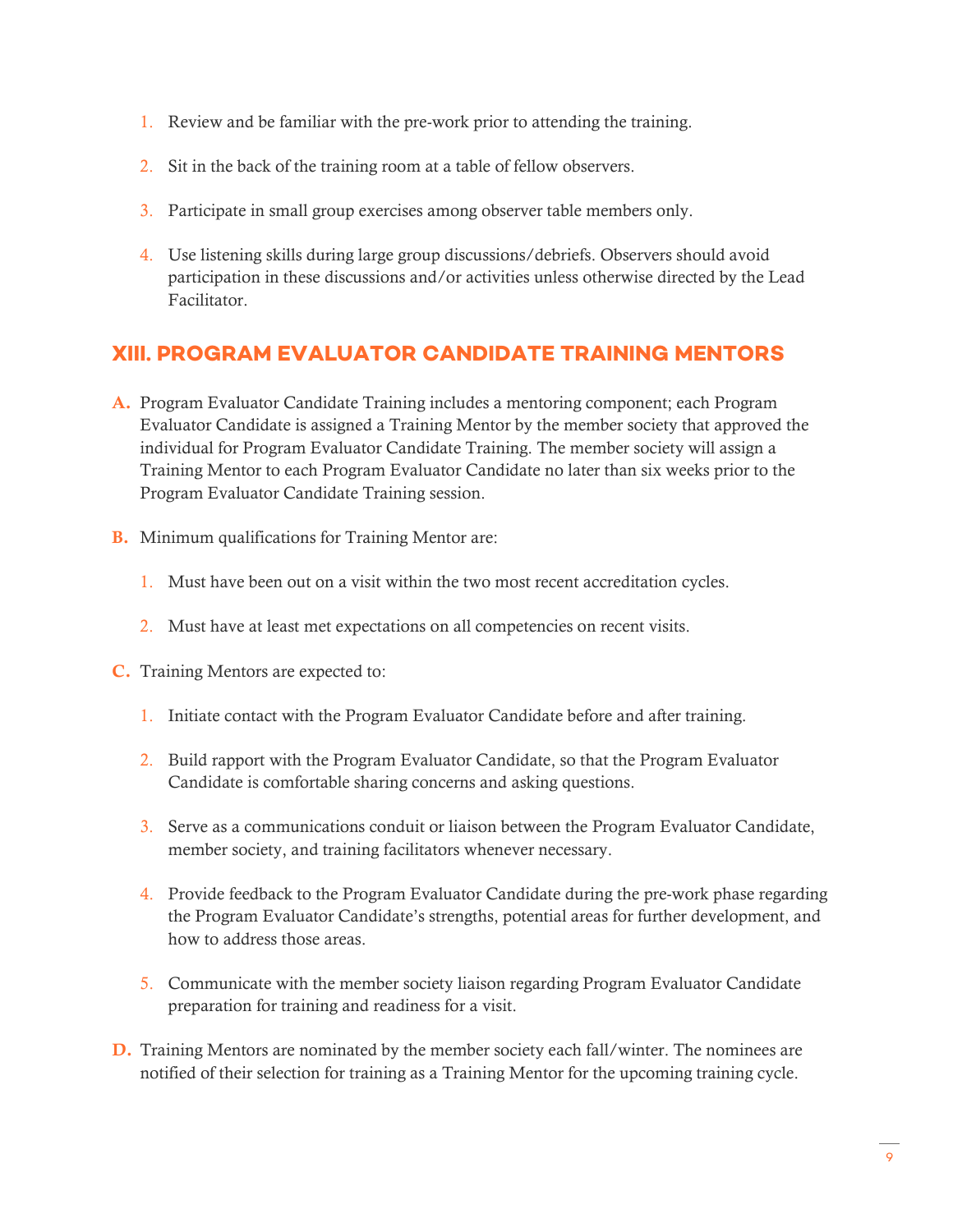E. The Training Manager will provide training to the mentors at the beginning of each training cycle. The training will include an overview of expectations, information about the training process and training content, and a demonstration of the training website. The training will be provided in two webinars—one for new mentors and the second for returning mentors. All Training Mentors will be required to complete the training.

# <span id="page-11-0"></span>**XIV. PROGRAM EVALUATOR CANDIDATE TRAINING FACILITATORS**

- A. Program Evaluator Candidate (Program Evaluator Candidate) Training involves the use of two types of Training Facilitators: Lead and Support. Lead Facilitators manage the front of the room, promote a successful experience in training and facilitating experiential adult learning, and promote a successful experience in leading other facilitators. Using their experience as Team Chairs, Support Facilitators manage small groups of Program Evaluator Candidates to facilitate learning.
- B. Facilitator Competency Model
	- 1. Facilitator Competency Model, located in the ABET Board of Delegates Rules of Procedure, Section 10.B., Table 3.

ABET Board of Delegates Rules of Procedure, section 10.B.3.a.i-ii:

- a. Purposes of the Training Facilitator Competency Model:
	- i. Serves as a tool for the Accreditation Council Training Committee in its appointment of and training process for Training Facilitators.
	- ii. The Facilitator Competency Model, sets expectation for Training Facilitators as to what is required and how they will be evaluated during and after the training.
- C. Facilitator Selection
	- 1. Support Facilitator Candidates are identified by the applicable commission.
	- 2. A Support Facilitator Candidate must:
		- a. Be a current, experienced Team Chair with at least two years of Team Chair service.
		- b. Be current with accreditation criteria, policies, and procedures.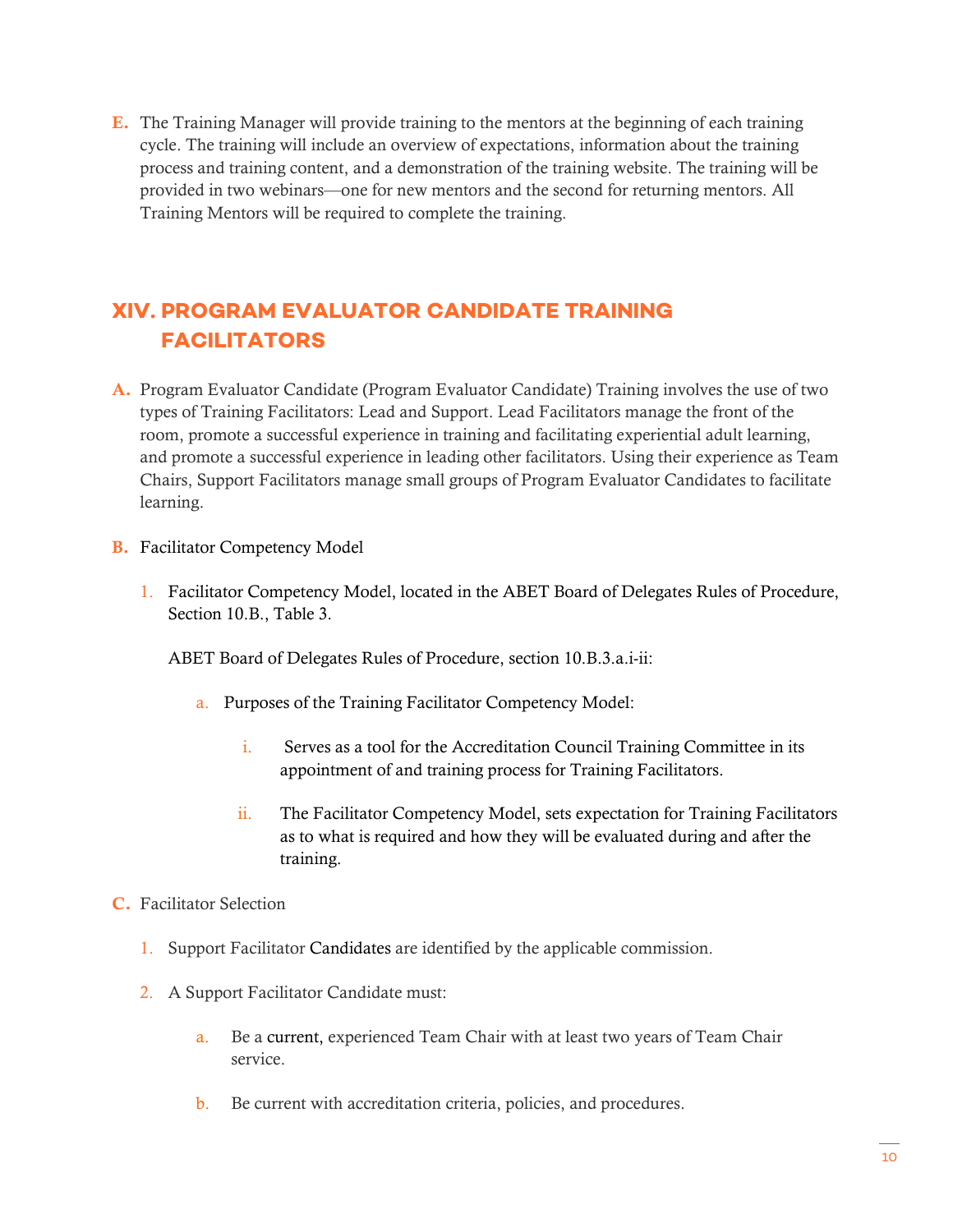- c. Receive consistently high Team Chair performance evaluations.
- d. Be well-qualified in each of the Program Evaluator Candidate Training Facilitator competencies.
- e. Be available to facilitate at least one Program Evaluator Candidate Training session per training cycle (March- June) as needed.
- 3. Support Facilitators are appointed by the Accreditation Council Training Committee. Selection is based on a combination of how a nominee meets the competencies, the number of openings and training sessions, representation across societies and commissions, and diversity.
- 4. Lead Facilitator Candidates must have previously served as a Support Facilitator (ABET Board of Delegates Rules of Procedure, section 10.c.i.a)). Candidates are identified from the pool of Support Facilitators by existing Lead Facilitators.
- 5. Lead Facilitator Candidates must have served as Co-Lead with a Lead Facilitator and successfully demonstrated the Lead Facilitator competencies (ABET Board of Delegates Rules of Procedure, section 10.c.i.b)).
- 6. A Lead Facilitator Candidate should demonstrate not only the Facilitator Competency Model but the following additional Lead Facilitator competencies while serving as a Support Facilitator:
	- a. Manages the front of the room has an engaging presentation style and platform skills,
	- b. Promotes a successful experience in training and facilitating experiential adult learning, and
	- c. Promotes a successful experience in leading other facilitators.
- 7. Additional considerations, such as the number of Lead Facilitators needed by each commission, society representation, and diversity, may be used to select from multiple candidates.
- 8. Lead Facilitators are appointed by the Accreditation Council Training Committee and trained to facilitate a Program Evaluator Candidate Face-to-Face Training session.

#### D. Facilitator Training

1. Those intersted in being a training facilitator for the Program Evaluator training must first attend the Train-the-Trainer program and then observe a face-to-face Program Evaluator Candidate Training session (ABET Board of Delegates Rules of Procedure, section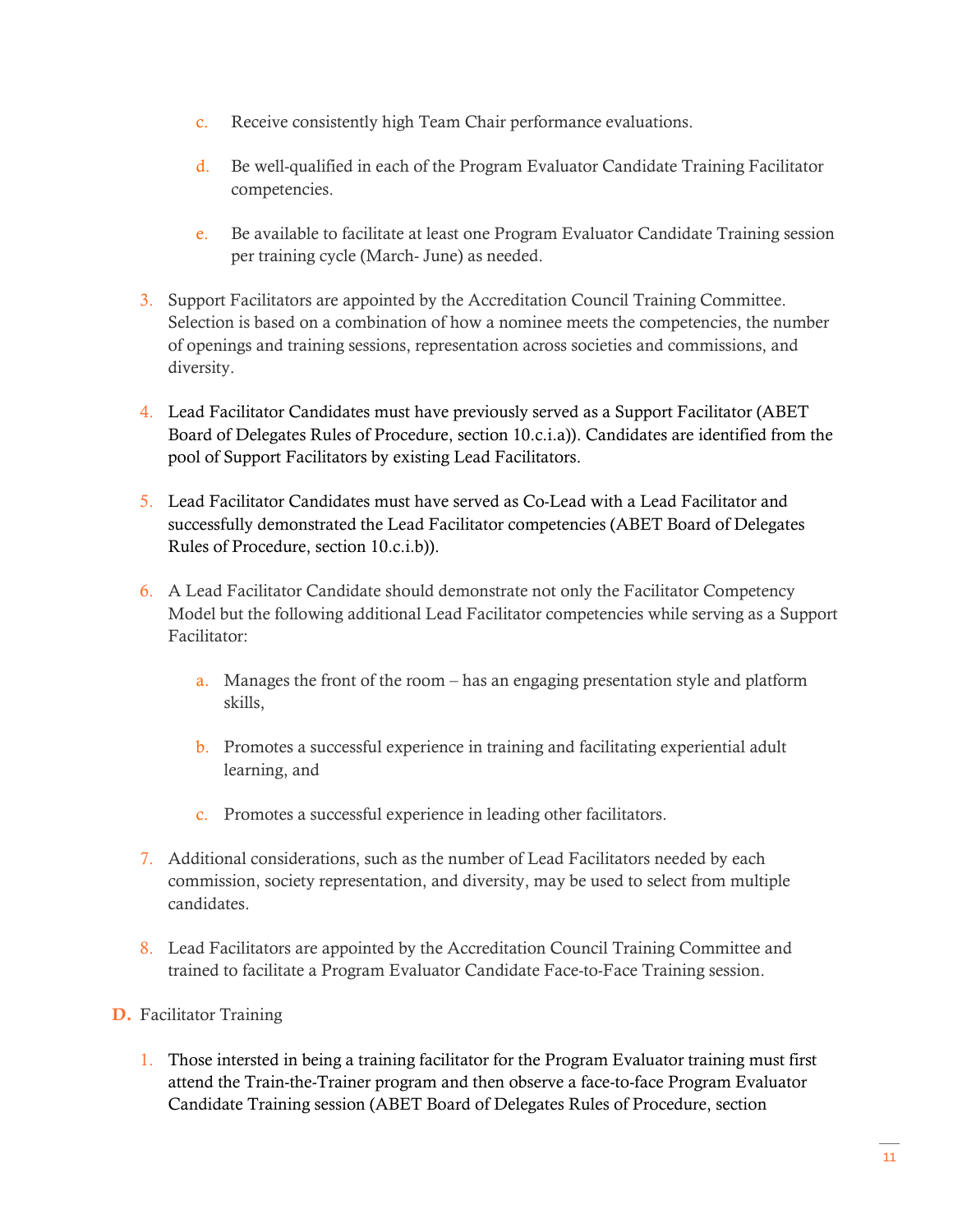10.b.3.e.i.). The Support Facilitator Candidate will return to Program Evaluator Candidate Training as a trained Support Facilitator in one of the remaining Program Evaluator Candidate Training sessions during the same cycle. ABET will pay travel costs associated with observing the Program Evaluator Candidate Training and attending the facilitator training session.

- 2. Attendance in the Train-the-Trainer program will be finalized by the Training Committee based on the number of openings and trainings required, desired diversity and representation across societies to deliver training, how well the participants fulfill the competencies, etc. (ABET Board of Delegates Rules of Procedure, section 10.b.3.e.ii.).
- 3. Facilitator candidates will be given feedback by their peers and Lead Facilitators during and after training on how well they demonstrate the competencies to model what will be expected of them as trainers in working with Program Evaluators during Program Evaluator training (ABET Board of Delegates Rules of Procedure, section 10.b.3.e.iii.).
- E. Facilitator Expectations
	- 1. Once selected and trained, a Support Facilitator is expected to:
		- a. Facilitate at least one Program Evaluator Candidate Training session per training cycle (March-June) as needed.
		- b. Prepare appropriately before each assigned training session (two weeks prior to training):
			- Re-read the pre-work, study the Facilitator Guide; clarify questions with the Lead Facilitator, etc.
			- ii. Participate in a pre-training planning conference call.
			- iii. Volunteer for one or more of the role-plays and read the script.
			- iv. Review the pre-work turned in by the Program Evaluator Candidates assigned to table.
		- b. Arrive at the training site no later than one hour prior to the scheduled facilitator meeting on the day prior to the training session.
			- i. Participate in pre-training meeting(s) prior to the training session.
			- ii. Help set up the training room.
		- c. Facilitate the training session: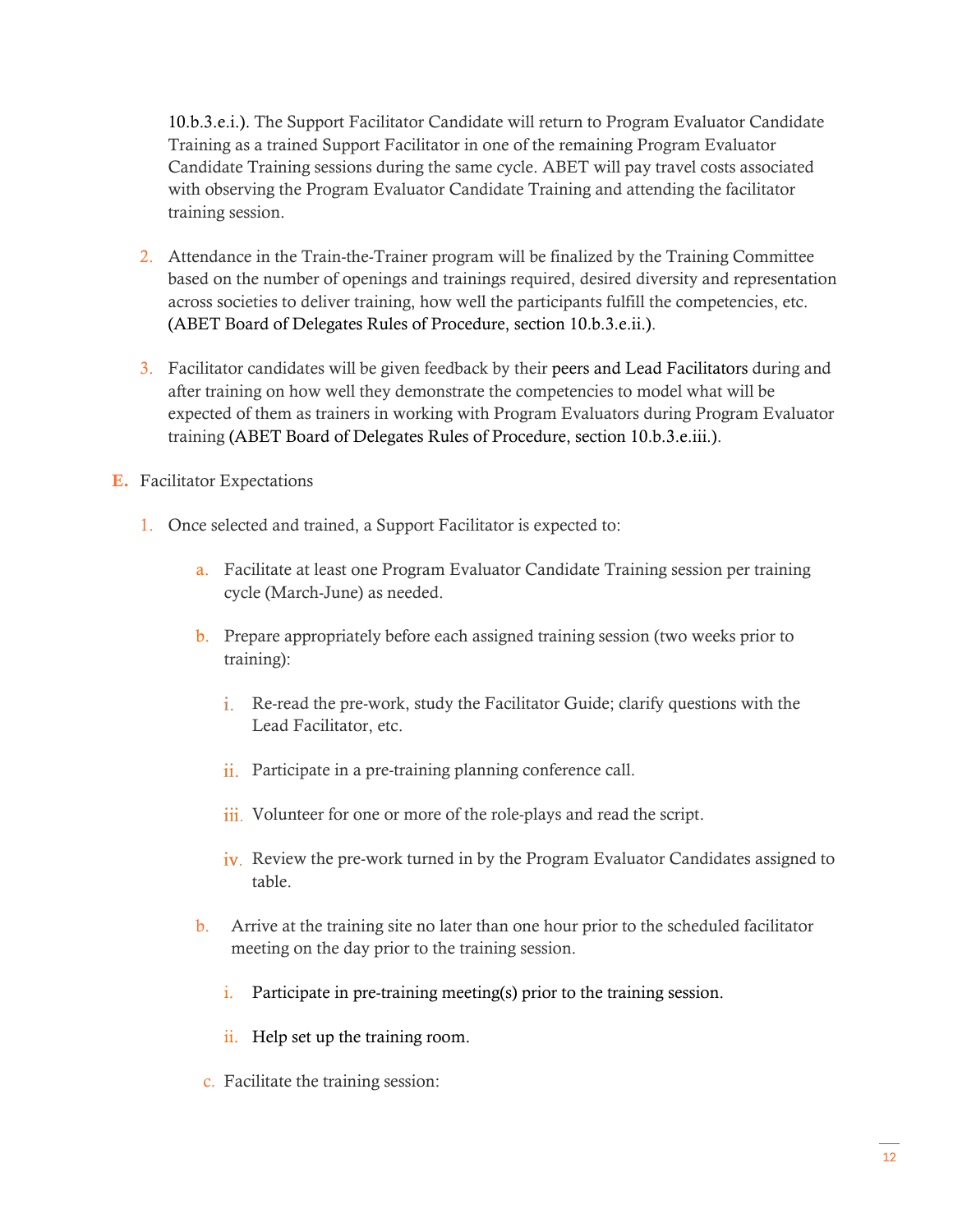- i. Arrive in the training room no later than 30 minutes prior to the start of each day's session (earlier if needed to set-up the room on the first morning).
- ii. Facilitate the learning of Program Evaluator Candidates at assigned table.
- iii. Participate in one or more role-plays as needed.
- iv. Document evidence/assumptions and compliance level for each shortcoming identified by the simulated visit team on flipcharts and label flipcharts.
- d. Wrap-up after training session:
	- i. Assess Program Evaluator Candidate exit statements using rubric.
	- ii. Complete Program Evaluator Candidate evaluation and provide detailed feedback on each candidate from their simulated visit table.
	- iii. Participate in the session evaluation process with Lead Facilitator.
- 2. Once selected and trained, a Lead Facilitator is expected to:
	- a. Facilitate at least one Program Evaluator Candidate training session per training cycle (March–June) as needed.
	- b. Pre-training session:
		- i. Work with ABET staff (and Co-Lead Facilitator if assigned) to set date/time and agenda for pre-training conference call.
		- ii. Lead/Co-Lead pre-training conference call.
		- iii. Work with the facilitation team to assign role-plays.
		- iv. Study the Facilitators Guide and clarify questions with the Adjunct Training **Director**
		- v. Arrive at the training site no later than one hour prior to the scheduled facilitator meeting on the day prior to the training session.
		- vi. Lead/Co-Lead pre-training meeting(s) prior to the training session.
		- vii. Help set up the training room.
- 3. Training session: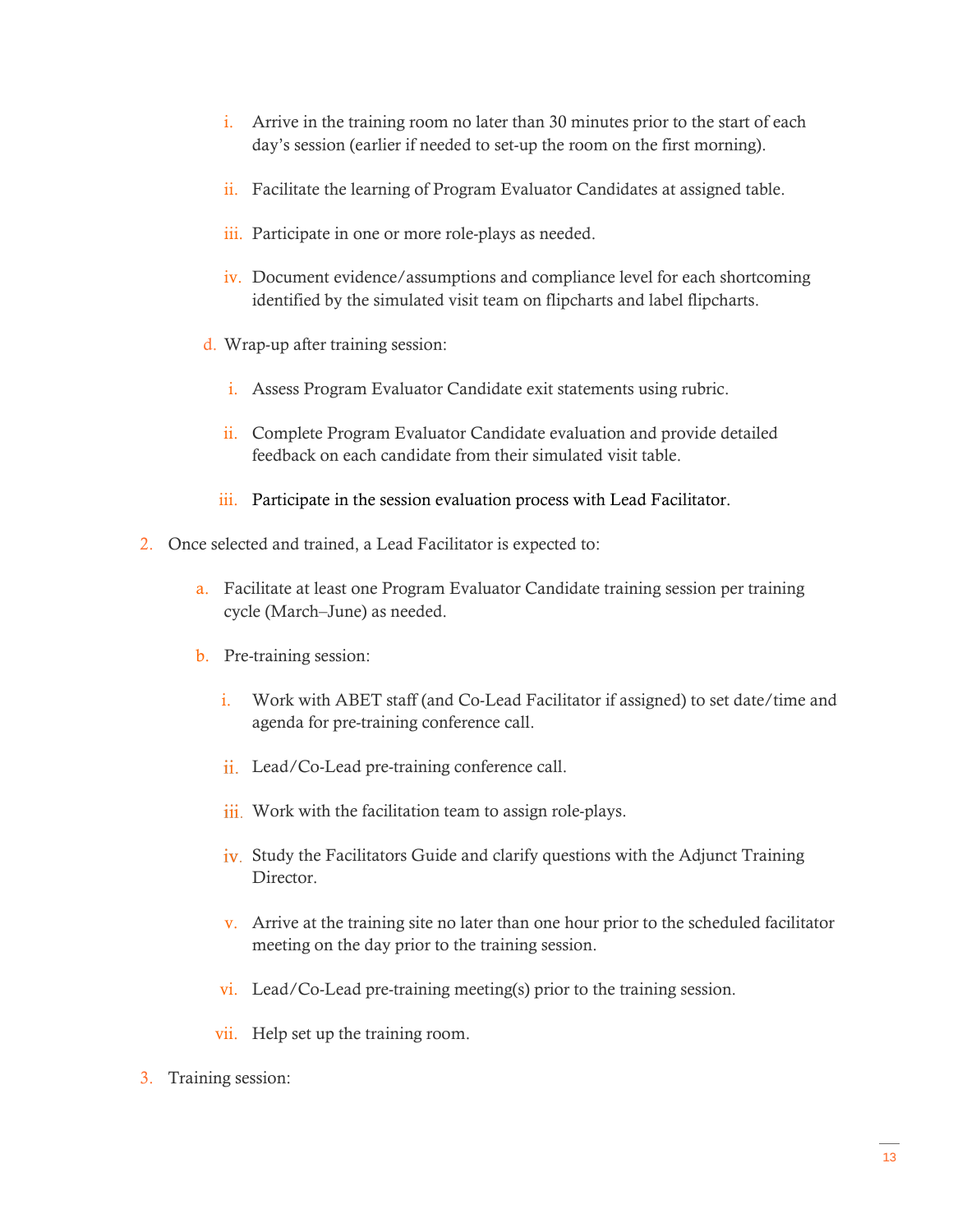- a. Arrive in training room no later than one hour before each day's session (earlier if needed to set-up the room).
- b. Establish a welcoming learning environment for participants.
- c. Manage the flow and timing of the training.
- 4. Wrap-up after training session:
	- a. Lead session evaluation with Support Facilitators.
- F. Facilitator Length of Service
	- 1. Support Facilitators are expected to serve five consecutive years, provided currency is maintained. Support Facilitators may be asked to serve one, to a maximum of two, additional five-year consecutive terms based on demand and performance evaluation results, provided currency is maintained.
	- 2. Lead Facilitators are expected to serve five consecutive years beyond their service as Support Facilitators, provided currency is maintained. They may be asked to serve one, to a maximum of two, additional five-year consecutive terms based on demand and performance evaluation results, provided currency is maintained.
	- 3. Currency is maintained during the time of appointment or reappointment by: (1) membership as a commissioner in the relevant ABET Commission; (2) membership on a commission's pool of previous commissioners, who continue to serve as Team Chairs with strong evaluations; and/or (3) having served as a Team Chair within the last two cycles. Exceptions to the currency requirement may be granted by the Accreditation Council Training Committee for experts actively serving the relevant commission in other leadership roles.
	- 4. No facilitator will serve longer than 15 cumulative years of service as both a Support and Lead Facilitator, subject to extension granted by the Accreditation Council Training Committee under extraordinary circumstances. No extension will be granted for more than two years.
	- 5. Facilitators will be evaluated by each Program Evaluator Candidate at the conclusion of the training session. The evaluations will be analyzed and shared with each individual facilitator at the end of the training cycle. Additional observations by the Adjunct Training Director may also be provided.
	- 6. The Training Adjunct will bring any issues regarding facilitator performance to the Accreditation Council Training Committee.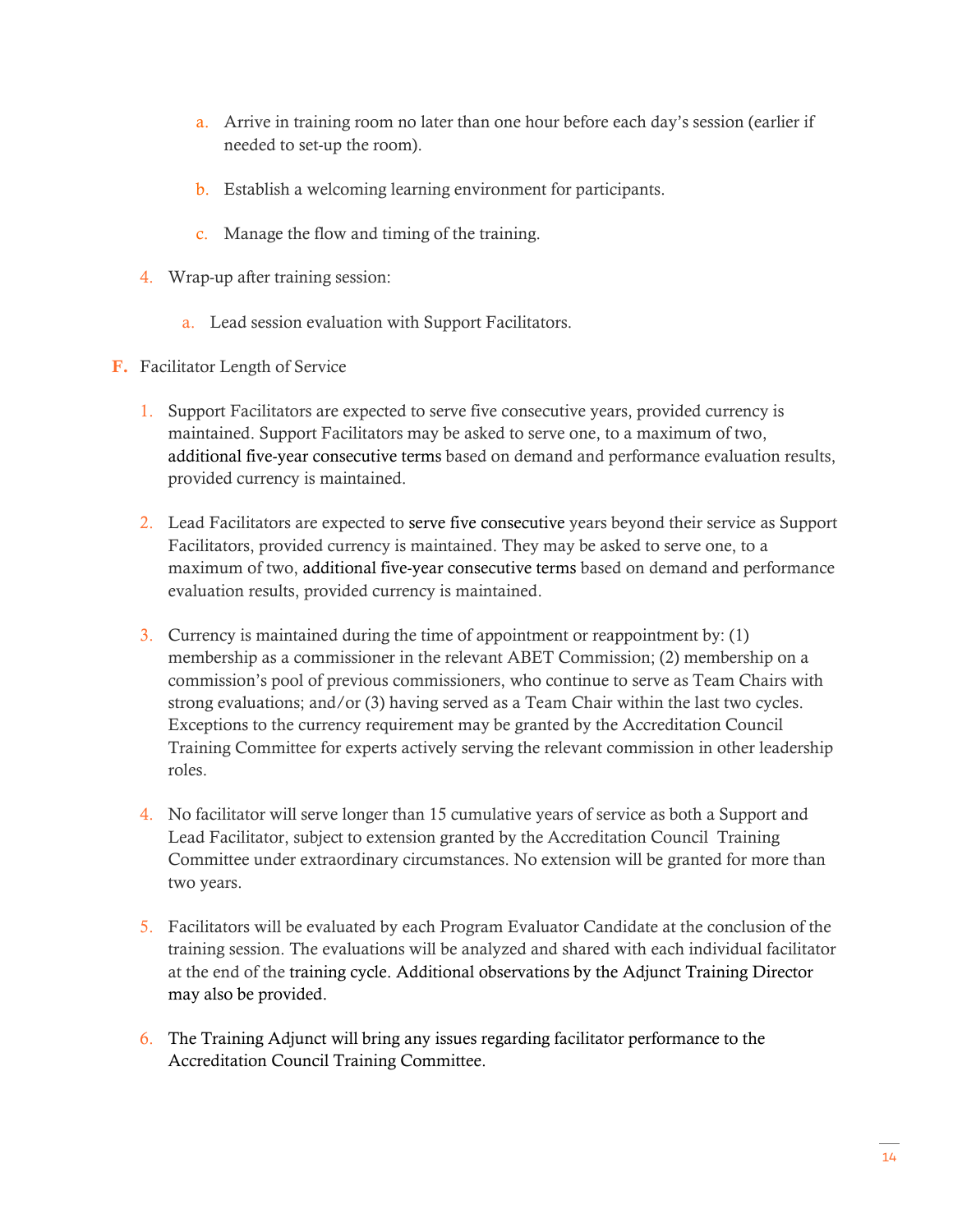#### G. Facilitator Remediation

1. If a facilitator receives poor ratings from the Program Evaluator Candidates on their simulated visit team(s), the Accreditation Council Training Committee may require the facilitator to receive coaching/mentoring from an experienced Lead or Support Facilitator prior to serving again as a facilitator. If the facilitator continues to receive poor ratings, the Accreditation Council Training committee will thank the facilitator for their service and remove the facilitator from the active faciltiator pool.

#### H. Facilitator Removal

- 1. If a facilitator is not available for two consecutive years, excluding lack of demand or failure to be assigned, the Accreditation Council Training Committee will thank the facilitator for their service and remove the facilitator from the active facilitator pool.
- 2. If a facilitator currently serving on one of the commissions is removed by the Commission ExCom or a commission's pool of previous commissioners due to poor performance, the Accreditation Council Training Committee will thank the facilitator for their service and remove the facilitator from the active facilitator pool.

#### <span id="page-16-0"></span>**XV. PROGRAM EVALUATOR CANDIDATE TRAINING LOGISTICS**

- A. Program Evaluator Candidate Training is designed to produce interaction among Program Evaluator Candidates in a simulated visit environment. Program Evaluator Candidates will be assigned to a table based on commission. Each table will be facilitated by a Support Facilitator with recent Team Chair experience in that commission. In order to create an environment for maximum learning, a table will normally have at most five Program Evaluator Candidates. At least three Program Evaluator Candidates per table is desirable. In the situation where only one Program Evaluator Candidate for a commission is registered for a session, all attempts will be made to accommodate the Program Evaluator Candidate in another session in which there are multiple Program Evaluator Candidates registered for that commission.
- B. The training was designed for a maximum of five Program Evaluator Candidates at a table and a maximum of 25 Program Evaluator Candidates per room. This facilitates interaction among Program Evaluator Candidates at the simulated visit table and keeps the noise level manageable during table activities. It also makes large group discussions more manageable. Every attempt will be made to adhere to the original design to maintain an environment conducive to learning.
- C. Program Evaluator Candidate Training will be evaluated using several forms of evaluation. The evaluation data will be analyzed by the Training Manager and reviewed by the Adjunct Training Director and Accreditation Council Training Committee at the end of each training cycle. Results will be used for action planning for the next cycle. The evaluations may include: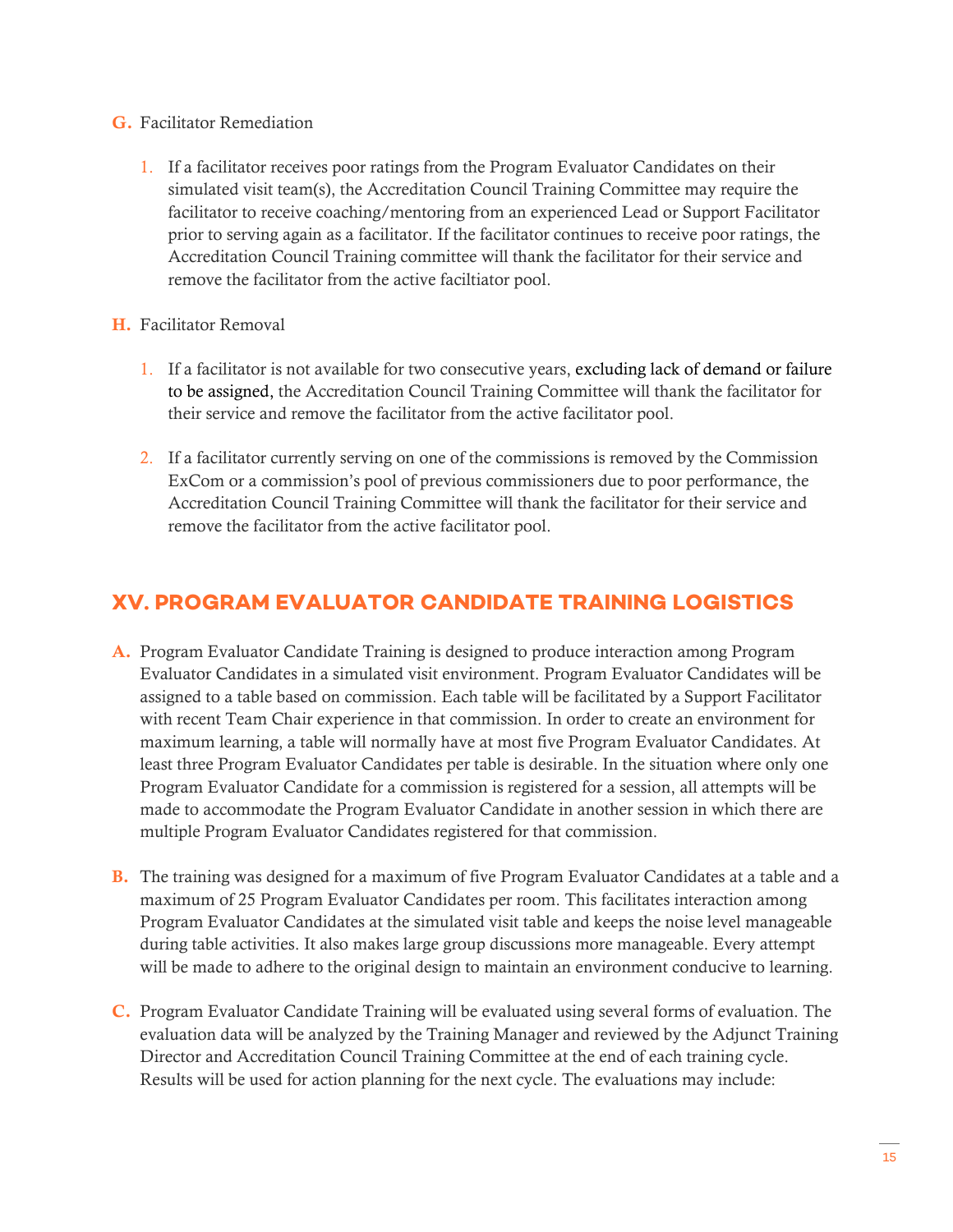- 1. Just-in-Time evaluation of each face-to-face module by each Program Evaluator Candidate,
- 2. Overall training evaluation by each Program Evaluator Candidate,
- 3. Issue Bins containing questions and suggested improvements by commission,
- 4. Plus/Delta Session feedback from Lead and Support Facilitators, and
- 5. Feedback from Lead Facilitator debrief.

## <span id="page-17-0"></span>**XVI. TRAINING FOR EXPERIENCED PROGRAM EVALUATORS**

- A. Four types of training will be provided to experienced Program Evaluators: Pre-Visit Preparation Training, Recertification Training, Training for Accreditation Visits Outside of the United States, and Preparing for a Visit with Online Components. Other voluntary training offerings may be offered as needed.
- B. Pre-Visit Preparation Training
	- 1. Once assigned to a visit for a given accreditation cycle, an experienced Program Evaluator will be required to complete Pre-Visit Preparation Training. The training will be provided on-line and include updates from the previous cycle, as well as reminders concerning the ABET Code of Conduct, Conflict of Interest Policy, and Confidentiality Policy. It will also include a proficiency assessment.
	- 2. Completion of the proficiency assessment will serve as notification that the Program Evaluator has completed the training.
	- 3. Program Evaluators will be asked to complete the Pre-Visit Preparation Training at least three weeks prior to their assigned visit.
- C. Recertification Training
	- 1. Experienced Program Evaluators will be required to complete Recertification Training every five years prior to being assigned to a visit for the next cycle.
	- 2. Experienced Program Evaluators with a lapse in service of two or more cycles without serving on an evaluation visit team will also be required to complete the Recertification Training prior to being assigned to a visit for the next cycle.
	- 3. Recertification Training will be provided on-line and include one or more proficiency assessment(s).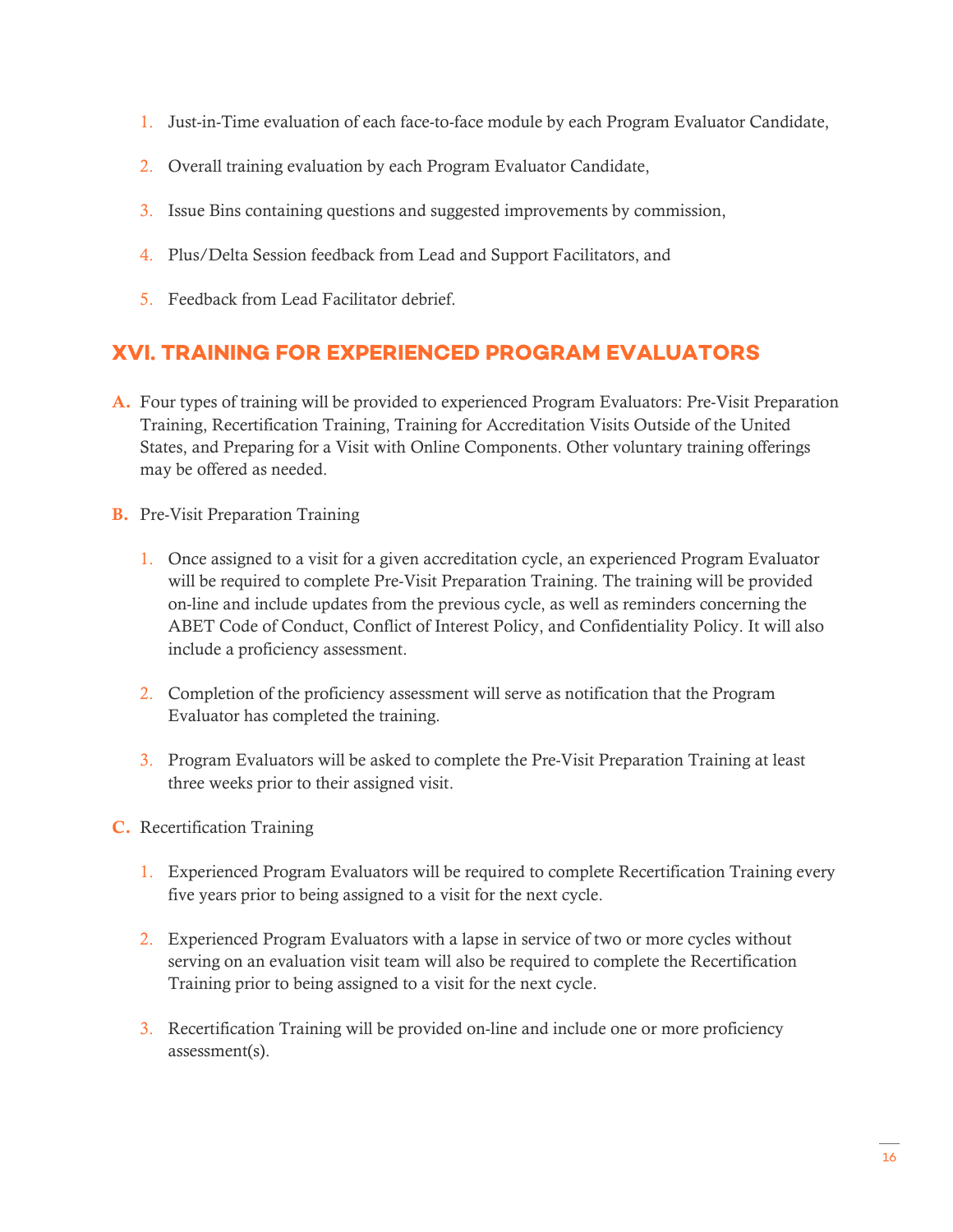- 4. Completion of the proficiency assessment(s) will serve as notification that the Program Evaluator has completed the training.
- D. Training for Accreditation Visits Outside of the United States
	- 1. Team Chairs and Program Evaluators assigned to visits outside of the United States are required to complete Training for Accreditation Visits Outside of the United States.
	- 2. Training for Accreditation Visits Outside of the United States will be provided on-line and include one or more proficiency assessment(s).
	- 3. This training must be completed at least three weeks prior to the visit date.
- E. Preparing for a Visit with Online Components
	- 1. Team Chairs and Program Evaluators assigned to programs with online, hybrid, or multi-site visits should meet the guidelines as outlined in Program Review Guidelines, Supplemental Characteristics for Team Chairs/Program Evaluators, Online, Hybrid, or Multi-Site Visit.
	- 2. Team Chairs and Program Evaluators assigned to a visit that is  $\geq$ 50% online will be asked to complete the online training at least three weeks prior to the visit date.

#### <span id="page-18-0"></span>**XVII. TEAM CHAIR TRAINING**

- A. All new Team Chairs will be required to complete New Team Chair Training. The training will be on-line and include information on the roles and responsibilities of Team Chairs, preparation for the visit, team management, and statement writing. It will also include proficiency assessments and a draft statement editing exercise.
	- 1. Completion of the proficiency assessments will serve as notification that the new Team Chair has completed the training.
	- 2. The statement writing exercise will be evaluated by an experienced Team Chair and feedback will be provided.
	- 3. New Team Chairs will be asked to complete New Team Chair Training six weeks prior to the July Commission Meeting. Notification will be sent to the Commission Chair if incomplete.
- B. Returning Team Chairs will receive refresher training during the July Commission Meeting. The Commission Training Committee is responsible for developing and delivering this training in consultation with the Accreditation Council Training Committee.